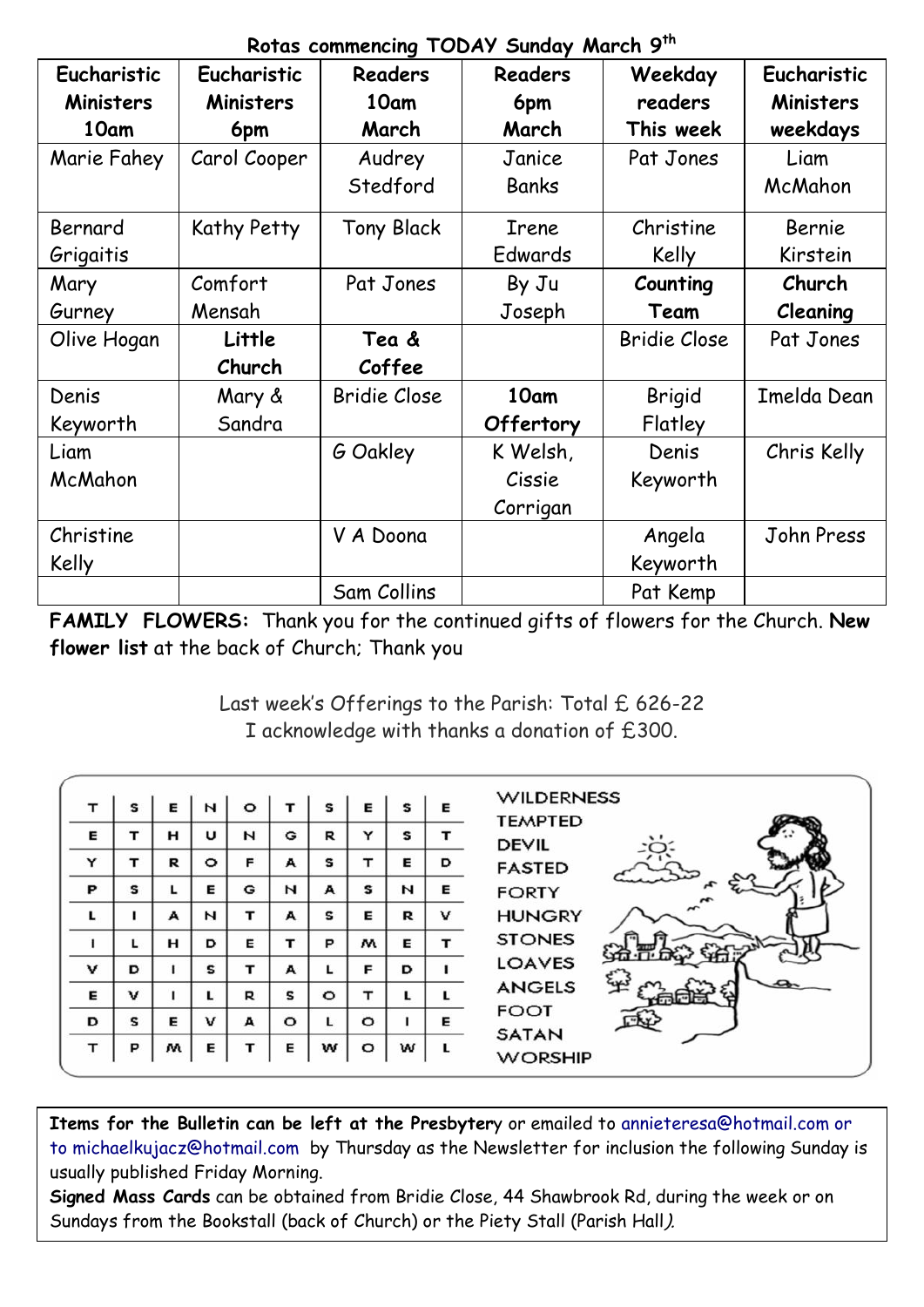

# ST. BERNARD'S PARTSH BULLETIN

## First Sunday of Lent

## **Sunday 9 th March 2014**



**Parish Priest** Mgr. Michael J Kujacz: Assistant Fr. Michael Job

**Address** St. Bernard's R C Church, Burnage Lane, Manchester M19 1DR **Telephone**0161 432 3628 **Website** [http://stbernards-burnage.homeip.net](http://stbernards-burnage.homeip.net/)

1<sup>st</sup> Lent MASS 7/ Creed 12 Apostles; Sunday P.151 Eucharistic Prayer 3 (p28) Hymns 582, 264, 447,757



It's the Sunday of the Temptations, and for us the problem is that we may be tempted to put off till later, before starting our Lent. Well folks come on get cracking, have a go and remember giving something up for Lent is not the only thing to do, how

about taking something on for Lent? Here are one or two things you may want to have a go at:

- When was the last time you came to Stations of the Cross on a Sunday? What do you mean you never have been! Well why not give it a go?
- Lectio Divina? What's that? Come and see: it's an opportunity to consider the Gospel for the Sunday through your insights and the insights of others, with and added bonus of praying together. 7pm on Wednesday in the Parish Hall, there's even a cup of tea!
- Would you consider having the Icon blessed by Pope Francis for the week: Using it as a focus for your faith and taking the opportunity not only to pray for yourselves but for your street or area? Tony Kirstein has offered to coordinate this programme of prayer.
- Visits to the Blessed Sacrament are wonderful: know the Church is always open during the week until around 4-30pm, please use the side door.
- Our Lenten alms box is in the Sanctuary, so that what you save by your sacrifices can be given to charity; for example the price of one pint or a Costa coffee, can add up during Lent. We are going to send the proceeds of our Lenten alms to Katie Richard's project in Peru, so not only will we be helping the poor, but channeling it through one of our own!

So give up or take on in Lent, either can help us grow in holiness and in love of our Blessed Lord. So on your marks, get set, get ready, go!!!!!!!!! God Bless mjk

**Pope Francis Tweet**; Lent is a good time for sacrificing. Let us deny ourselves something every day to help others. *2014 Year of Our Parish*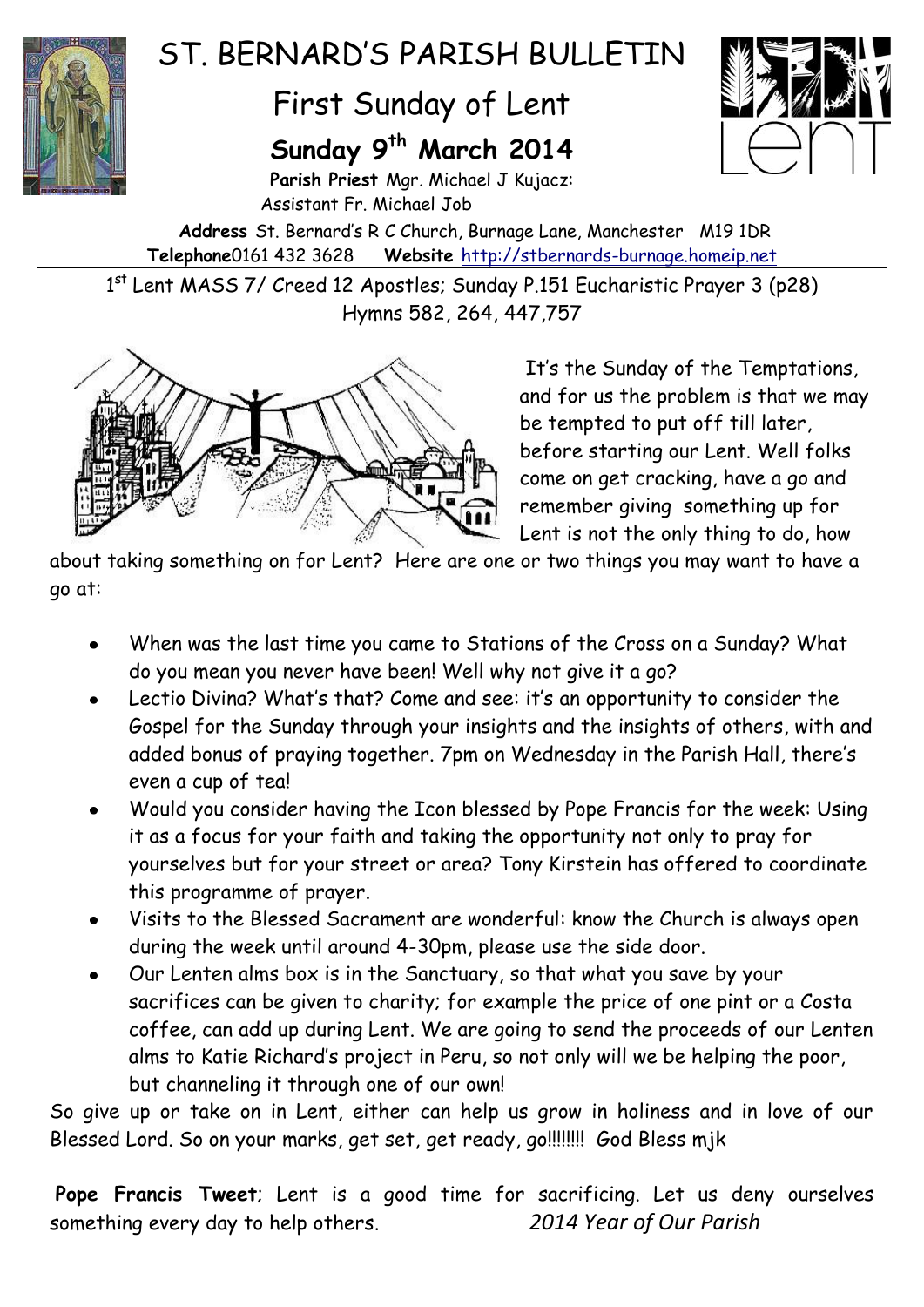#### THE HOLY FATHER'S INTENTIONS (March)

Universal: That all cultures may respect the rights and dignity of women.

For Evangelization: That many young people may accept the Lord's invitation to consecrate their lives to proclaiming the Gospel.

| Sunday                       | $\overline{9}$ <sup>th</sup> March | 1st Sunday of<br>Lent                  | 10.00am<br>6.00pm   | Mass                                |
|------------------------------|------------------------------------|----------------------------------------|---------------------|-------------------------------------|
|                              | <b>Stations</b>                    | Of the Cross                           | 4.00pm              |                                     |
| Monday                       | 10 <sup>th</sup> March             | Mass of Lent                           | $9-30$ am           | Mass                                |
| Tuesday                      | $11^{th}$<br>March                 | Mass of Lent                           | $6-7$ pm<br>7pm     | Exposition &<br>Confessions<br>Mass |
| Wednesday                    | 12 <sup>th</sup> March             | Requiem: Tom<br>Ginty<br>Lectio Divina | 10am<br>7pm         | Mass<br>Parish Hall.                |
| Thursday                     | $13^{th}$<br>March                 | Mass of Lent                           | $9-30$ am           | Mass                                |
| Friday<br><b>Family Fast</b> | $14^{th}$<br>March                 | Mass of Lent                           | $6 - 30$ am         | Mass                                |
| Day                          |                                    | (St. Mary's)                           | $(12 \text{ Noon})$ | Mass                                |
| Saturday                     | 15 <sup>th</sup> March             | Mass of Lent                           | 11-12noon           | Exposition &<br>Confessions         |
|                              |                                    |                                        | 12 Noon             | Mass                                |
| Sunday                       | 16 <sup>th</sup> March             | 2 <sup>nd</sup> Sunday of<br>Lent      | 10.00am<br>6.00pm   | Mass                                |
|                              | <b>Stations</b>                    | Of the Cross                           | 4.00pm              |                                     |

### **+ Don't Forget 10 minute Stations of the Cross each week day after Mass +**

**+** I offer our prayers and sympathy to the family of Patrick Ginty who has sadly died aged 90: may she rest in the peace of the Lord. **+**

**Masses received this week:** Special Intentions, Billy Walsh, Margaret Callaghan, Mary Walsh, Margaret Conway, Simon Kelly, Bridie Marron, Patricia Walsh, Bridge Duffy, Mary Brady, Bernadette Donnelly, Danny McCormack, John Ruane, Arthur Robinson, Esther Oaks, Sally Kenny, Betty Foster Ints, and Brigid Purcell.

**Sick;** please commend to your prayers the sick and housebound of the Parish especially, Maximus John Paul Payne(baby), Daniel, Martin, Sarah, Audrey Doona, Michael Doyle, Jacob Bannister, Janet Roberts, Simon Kelly, John Doona, Margaret Keable, John Cross, Cissie Corrigan, Ruth Sivori, Pat Preston, Clare Bainbridge, Malcolm Scott, Sheila